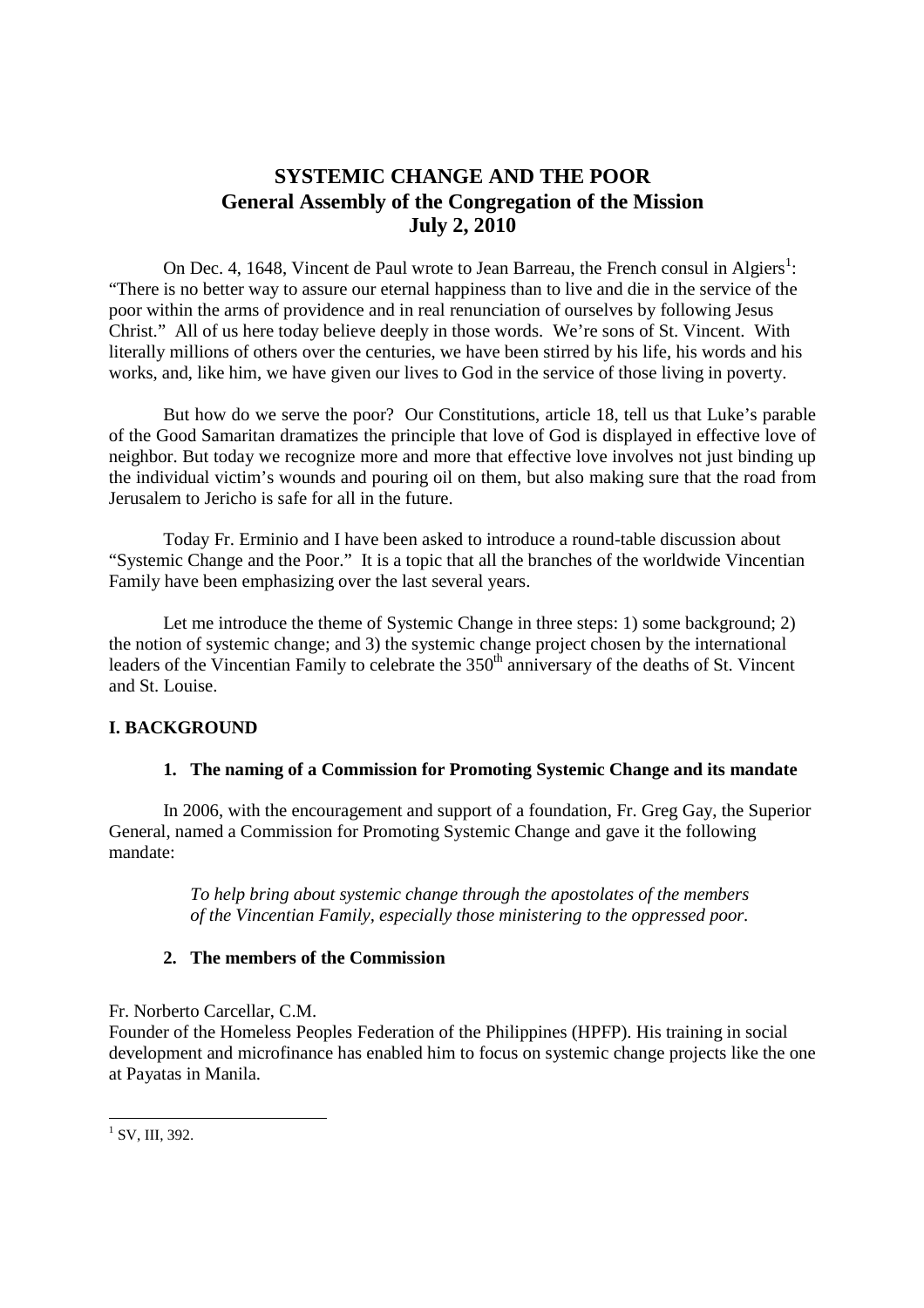Sr. Ellen Flynn, D.C.

Until recently, Chief Executive of the Passage, a multi-faceted program for helping homeless people in central London.

Fr. Joseph Foley, C.M. NGO representative of the Congregation of the Mission at the United Nations.

Fr. Robert Maloney, C.M. Coordinator of Project Dream, a collaborative project of the Daughters of Charity and the Community of Sant'Egidio against AIDS in Africa, and now the Chairperson of the Vincentian Family Board for the Micro-Credit Project in Haiti.

### Mrs. Patricia Nava (AIC)

Formerly the International President of AIC and formerly its representative for relationships with the international Vincentian Family.

### Fr. Pedro Opeka, C.M.

Founder of Akamasoa ("Good Friends"), an extraordinary systemic change project which I will tell you about in a few minutes. Pedro was recently named a Knight of the Legion of Honor, the highest honor awarded by the French government.

Rev. Mr. Gene Smith (SSVP)

Formerly the national president of the Society of St. Vincent de Paul in the United States and the Executive Director of Seton Institute in Daly City, California.

### **3. The choice of Systemic Change as the theme for the Vincentian Family**

 Each year at their annual meeting, the international leaders of various branches of the Vincentian Family choose a common theme for reflection and action for the year ahead. The theme is then launched on September  $27<sup>th</sup>$ , at the annual Family Day of Prayer.

In 2007 the leaders of the Family, gathered in Rome, invited the members of the Commission to make a presentation at their meeting. Afterwards the leaders chose "Systemic Change" as their focus for three to five years. Since then, all the branches have been working on this theme actively.

### **4. The goals of the Commission for Promoting Systemic Change**

When Fr. Greg named the members of the Commission, he asked us:

- To study available material concerning Systemic Change
- To discuss our own involvement in Systemic Change
- To formulate a series of effective strategies (called "best practices" in some cultures) which would subsequently be shared with the members of the Vincentian Family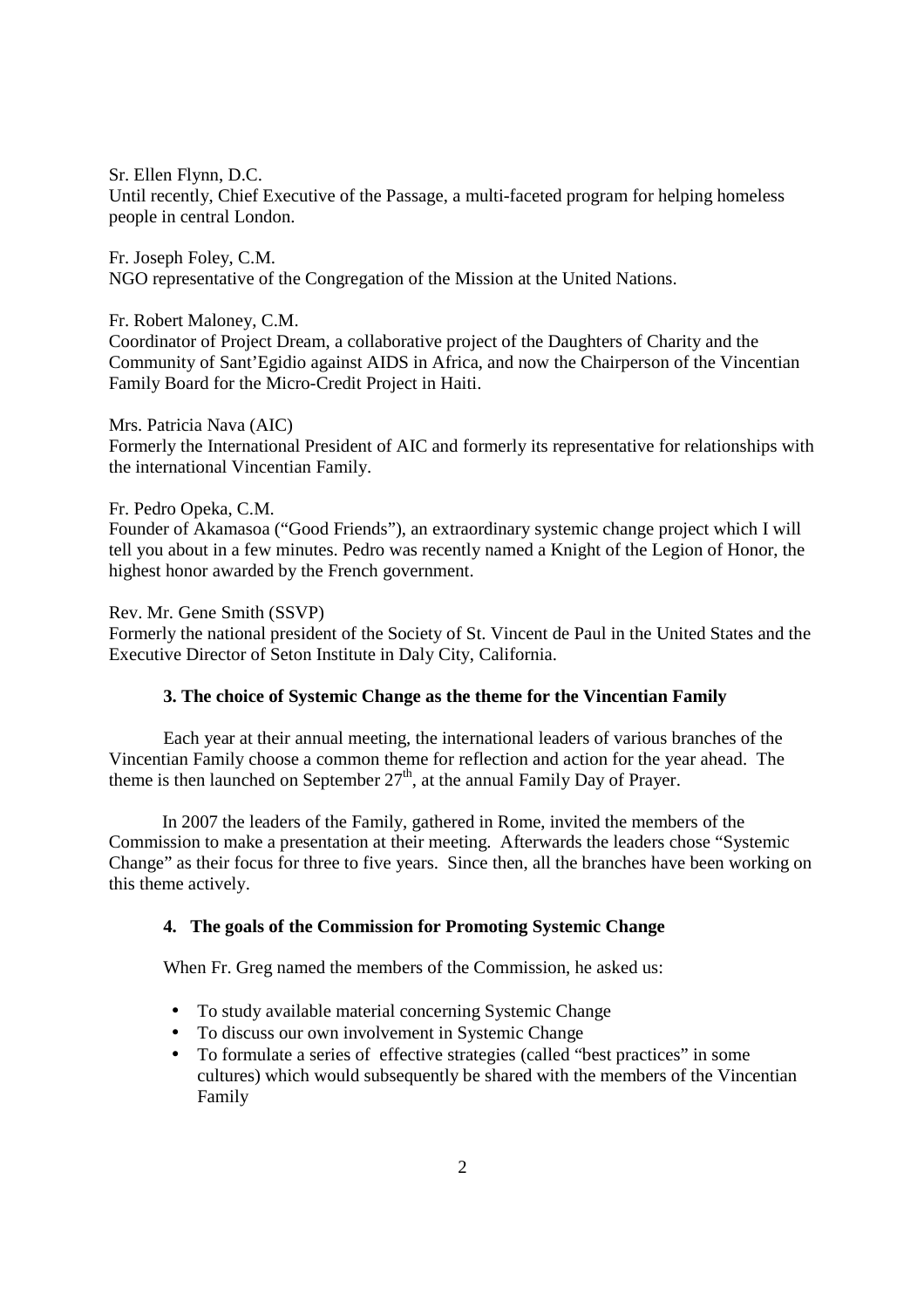• To propose how the effective strategies might best be disseminated among the members of the Vincentian Family throughout the world.

### **5. The procedure we followed**

 To respond to its mandate, the Commission started to reflect about Systemic Change and about how to share the results of its work.

- $\triangleright$  At the beginning of the process, each of the members of the Commission wrote a story, based on his or her own experience, about a work in which Systemic Change has taken place.
- $\triangleright$  In each of the stories presented, we identified effective strategies that might be used in working toward Systemic Change in our projects among the poor.
- $\triangleright$  We saw that successful projects placed particular emphasis on self-help and on becoming self-sustaining, so that the poor themselves are active participants in the planning and realization of the projects.
- $\triangleright$  As we reflected, we stressed the spirituality that lies behind a Vincentian Family Systemic Change approach

### **6. What has been done so far**

We have focused on different ways to communicate the work done by the commission:

- o **A book.** Its title is *Seeds of Hope***:** *Stories of Systemic Change.* It is now available in English, Spanish, French and Portuguese. It is currently being translated into Italian, Korean, and Vietnamese.
- o **A Tool kit.** Besides the book, we wanted to give people tools for teaching others about systemic change. At first, we envisioned a box, containing documents, brochures, questionnaires, and DVDs with films and PowerPoint presentations, etc. But, finally, we wound up with a 2 gigabyte memory stick containing all those materials, so that those who receive it can modify the materials to fit their own culture. It was distributed for the first time in Mexico in 2009 and is available in English, French, Spanish and Portuguese.
- o **The FAMVIN website.** For the last three years, the FAMVIN website has been publishing articles on systemic change regularly and has been gathering these in an encyclopedia (called a Wikipedia) as a resource for the members of the Family. It is an extraordinary collection of articles.
- o **Start-up Grants.** A foundation has enabled us to offer \$100,000 each year for the last three years in start-up grants to the Daughters of Charity and to the lay branches of the Vincentian Family who design systemic change projects. With the help of the same foundation, the Congregation of the Mission offers a similar systemic change award.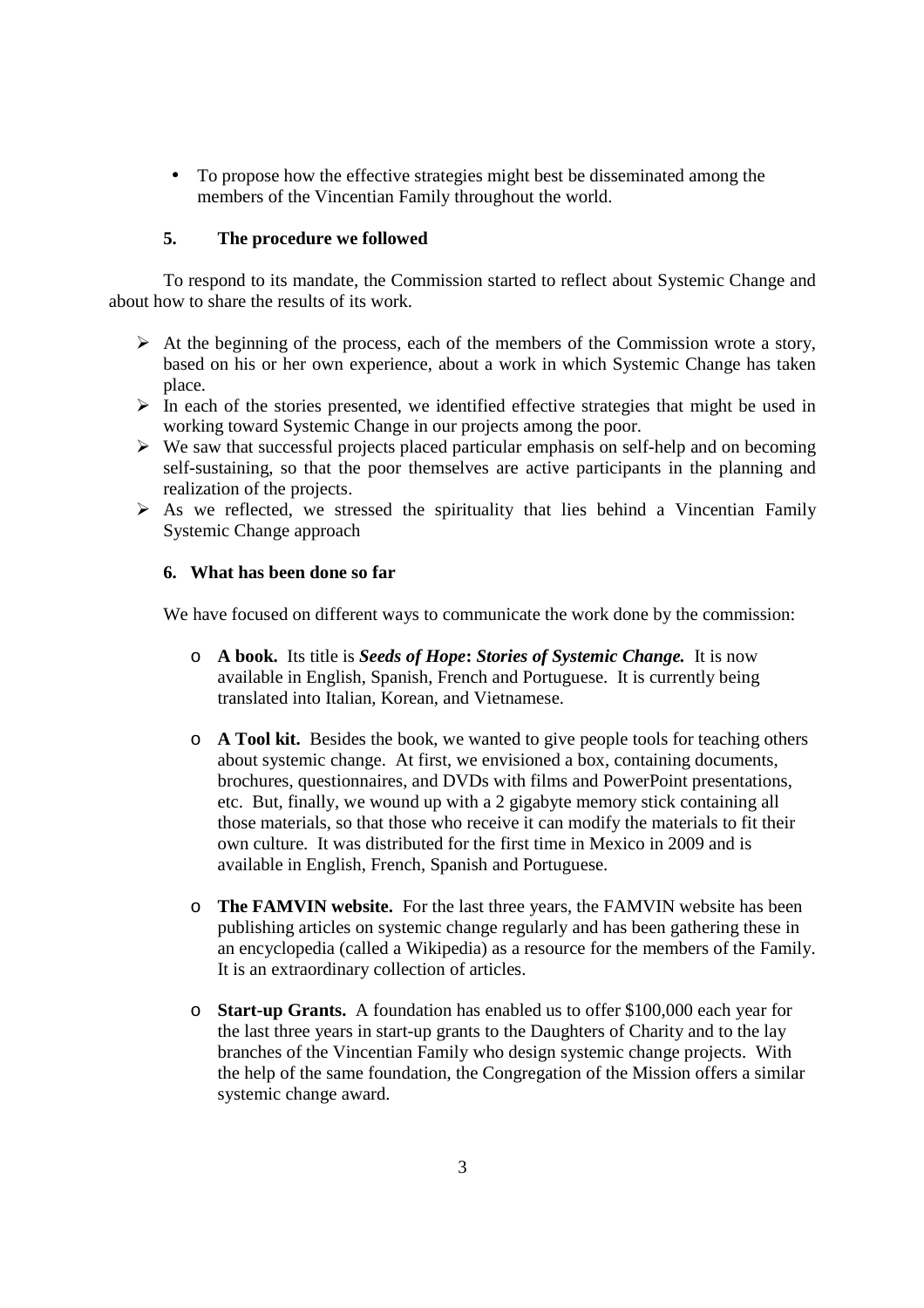- o **6 continental workshops.** These workshops aim at training leaders, or "multiplying agents", to give other workshops on systemic change. Four have already taken place. The schedule of these workshops is as follows:
	- 1) Mexico February 2009
	- 2) Brazil June 2009
	- 3) Cameroon July 2009
	- 4) Bangkok November 2009
	- 5) USA November 2010
	- 6) Europe dates to be fixed in 2011

 That's the background. In our book, *Seeds of Hope: Stories of Systemic Change*, we tell the stories of many systemic change projects that have transformed the lives of the poor. The contents of the book are as follows:

#### Prologue

- 1. Akamasoa, a Community of Good Friends
- 2. I Have a DREAM
- 3. Mission-Oriented Strategies
- 4. The Perfect Storm
- 5. AIC Madagascar, a Story of Systemic Change within an Association
- 6. Person-Oriented Strategies
- 7. The Story of the Passage
- 8. The Homeless Peoples' Federation of the Philippines
- 9. Task-Oriented Strategies
- 10. The Clancy Nightshelter
- 11. The Mindoro Project in the Philippines
- 12. Strategies Directed toward Co-responsibility, Networking and Political Action
- 13. The Vincentian Mission at the United Nations

Epilogue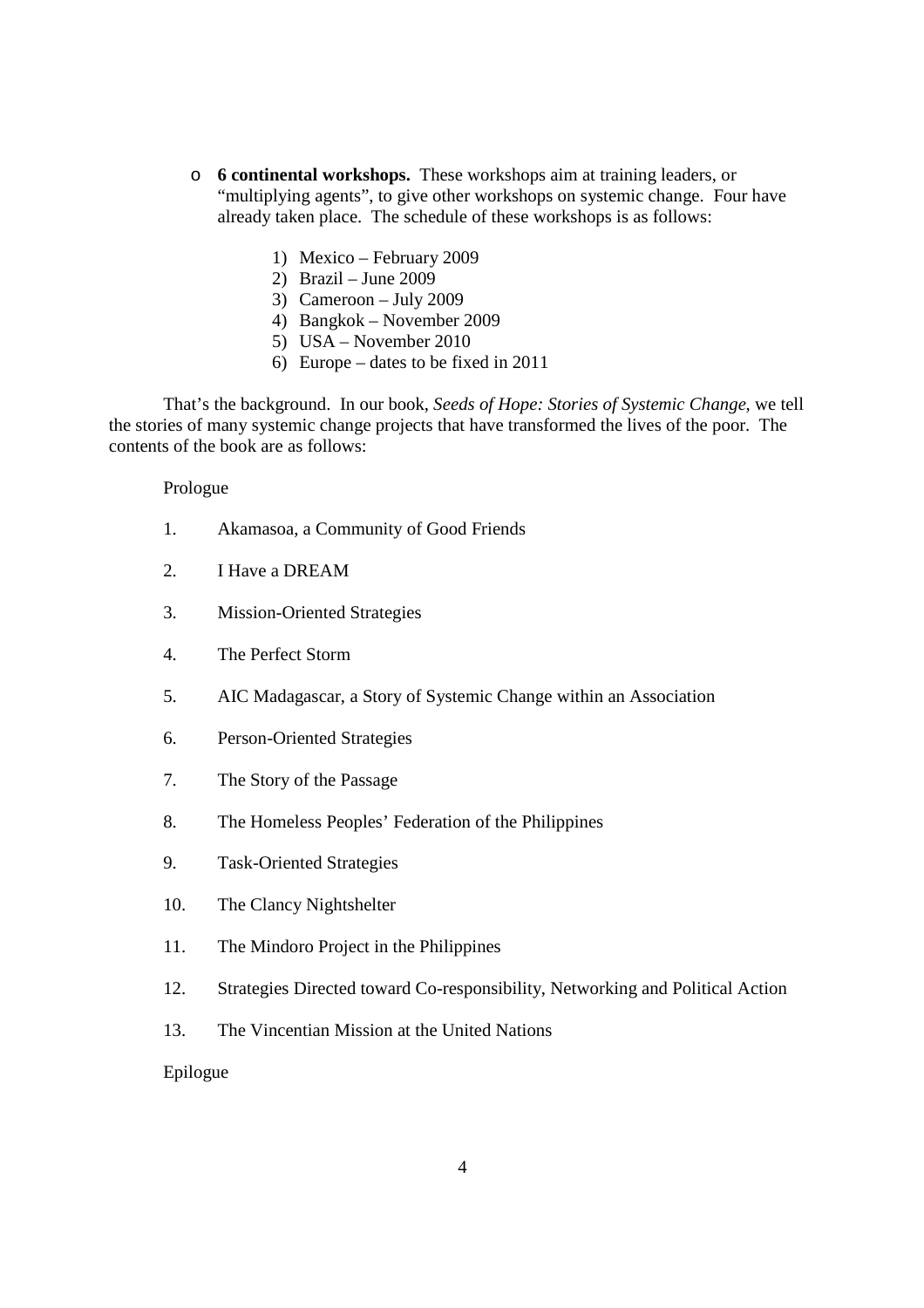### **II. THE NOTION OF SYSTEMIC CHANGE**

### **The basic idea**

Today, those working among the poor speak more and more of the need for systemic change. In order to understand a systemic-change approach better, some analysis of the idea may be helpful.

Essentially, a system is a whole, a unified composite of things that work together. As a system's parts interact, they affect each other constantly, either for better or for worse.

Today scientists focus continually on "systems". Astronomers view the universe as a system. If a star explodes, everything else in the universe feels the effect. Doctors view the body as a system. If my blood is diseased, it affects everything else. Economists and sociologists view society as a system. If the economic and social elements that make up society function together positively, people thrive; if one or several of those elements are functioning badly, the whole system begins to break down.

So, basically, systemic change thinking affirms that "everything is connected to everything else." Recognizing this, it becomes clear that, in order to change the situation of the poor, we must focus not only on one particular problem, like supplying them with food, important as that may be at times, but on the overall circumstances of their lives. Experience teaches that "quick fix" solutions, while temporarily helpful, prove inadequate in the long run.

#### **An illustration of how systemic change works**

Each of us lives within a socioeconomic system whose parts interact with each other. If the system is working well, Job it favors personal growth. If not, it thwarts growth and accelerates decline. If, for example, I don't have a Money Education job, I don't earn money. If I don't earn money, I can't buy food for my family. If my son doesn't have sufficient food, he suffers malnutrition. If he suffers malnutrition, he can't study Health Food well. If he can't study well, he won't graduate from school. If he doesn't graduate from school, he

may not get a job. If he doesn't have a job, he doesn't earn money. So the cycle begins again.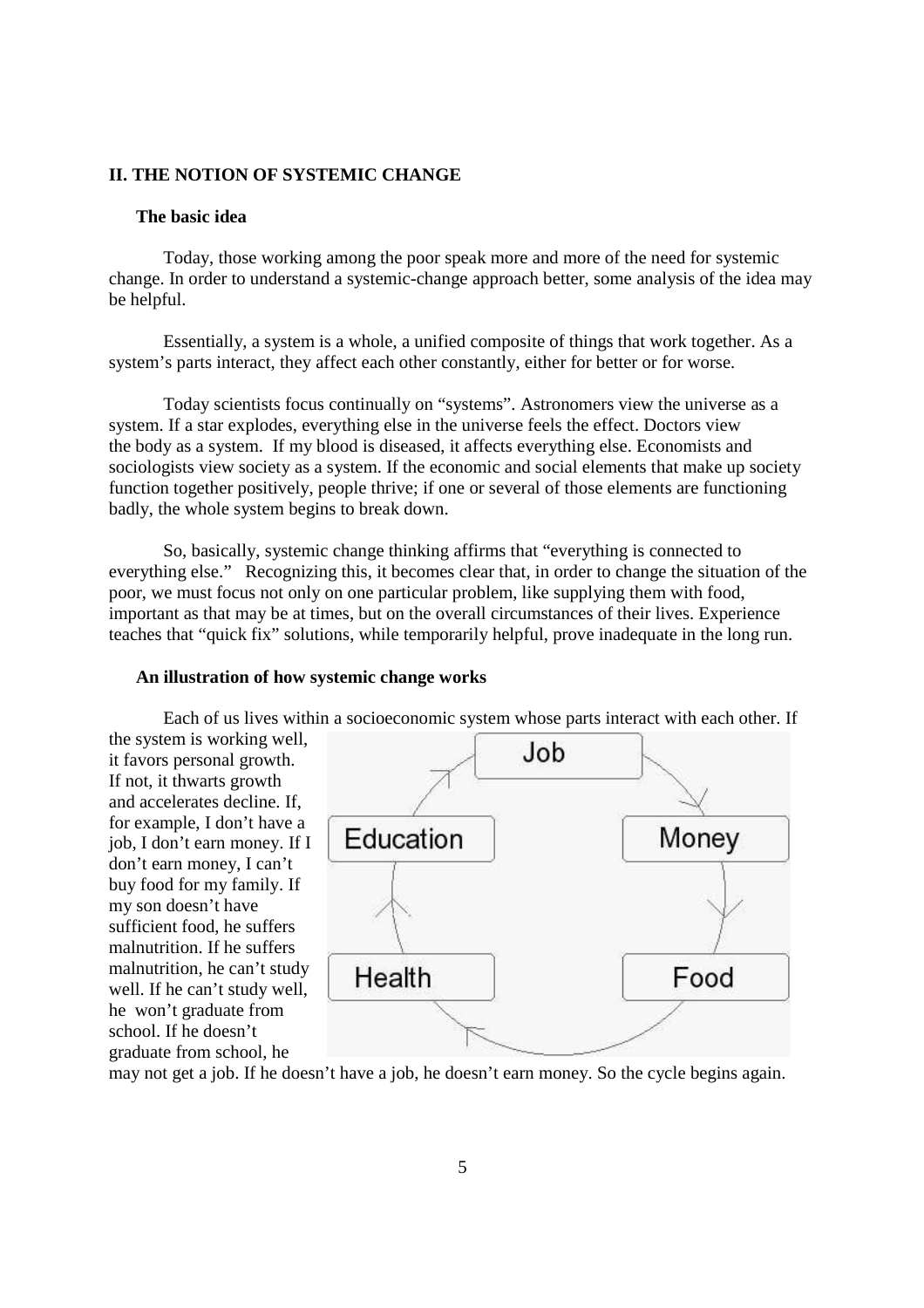The challenge for a systems thinker is to know where and how to break the cycle. In Akamasoa, Fr. Pedro Opeka began by creating jobs. These, in turn, generated revenue. Gradually, people were able to buy food, build homes and send their children to school. Their lives improved dramatically. In other systemic change projects, the point of intervention is different. In San José de Ocoa, water was the key. Clean water brought improved health. Irrigation brought crops that provided nourishment and also revenue. Revenue led to better homes and sanitation. With the Homeless People's Federation of the Philippines, micro-credit was the key. It enabled people to buy land, build homes, and organize other projects like digging wells, creating a sewage system and opening shops.

### **Criteria of Systemic Change Projects**

As is evident from what I have said, not every project involves systemic change. Many good projects address urgent, immediate needs, but do not go beyond that. Different from these, a systemic change project has, among others, the following characteristics:

#### **1. Wide-ranging social impact on the life of the poor person**

This is the most basic characteristic of systemic change: that is, that the project helps change the overall life-situation of those who benefit from it.

#### **2. Sustainability**

The project helps create the social structures that are needed for a *permanent* change in the lives of the poor, like employment, education, housing, the availability of clean water and sufficient food, ongoing local leadership, etc.

#### **3. Replicability**

The project can be adapted to solve similar problems in other places. The philosophy or spirituality that grounds the project, the strategies it employs and the techniques that it uses can be applied in a variety of circumstances. Concretely, this is demonstrated when the project actually spreads beyond its initial context and is put into effect successfully in settings other than the place where it began. For, example, the project of the Society of St. Vincent de Paul in San José de Ocoa has been replicated in 120 villages.

#### **4. Innovation**

The project brings about social change by transforming traditional practice. Such change is often achieved through the implementation of a pattern-changing idea. To use a phase often attributed to Albert Einstein, systemic-change thinking helps us "to learn to see the world anew".

Having looked at those systemic change projects, let me state an important, fundamental distinction. Immediate assistance to the poor and systemic change projects are:

- not either/or options
- but both/and imperatives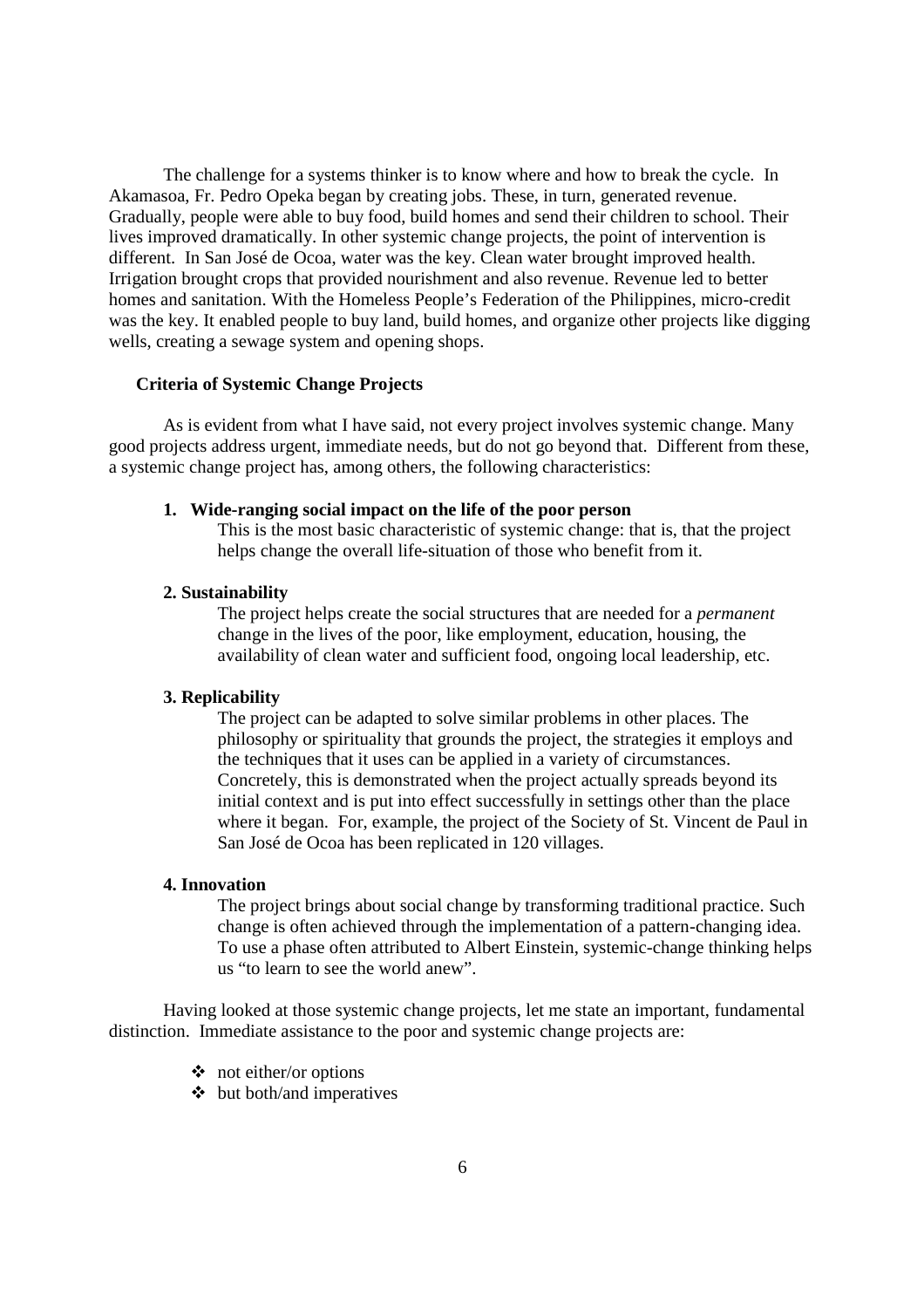Sometimes immediate assistance to the poor is an urgent necessity that we cannot neglect. So, there are good works among the poor that are not systemic change projects. But still, it is imperative that we go beyond immediate necessities to long-range solutions.

### **II. THE PILOT MICRO-FINANCE PROJECT IN HAITI**

Today, I want to say a word about the pilot micro-credit project that the Congregation of the Mission, along with the other branches of the Vincentian Family, has chosen to celebrate the 350<sup>th</sup> anniversary of the deaths of St. Louise and St. Vincent. Even before the tragic earthquake on Jan. 12<sup>th</sup>, the situation in Haiti was disastrous. Here is a quick picture of conditions in Haiti before the earthquake:

- 9.8 million people
- $\bullet$  Poorest country in the western hemisphere
- 7<sup>th</sup> poorest country in the world
- 54% of the people live on one dollar a day; 80% live on two dollars a day
- 47% of the population is illiterate
- Unemployment is estimated at 60-70%
- Life expectancy is 52 for men and 56 for women
- In 1923, more than 60% of land was forested; in 2010, less than  $2\%$

The center of our Vincentian Family project is a micro-credit website. The site is in three languages – English, French and Spanish – and provides an attractive, easy-to-use way for people throughout the world to help the poor of Haiti. It contains projects submitted by groups of people in Haiti. These projects are carefully screened by a Business Analyst and a Steering Committee and judged to be sustainable.

The main audience for the site is the worldwide Vincentian Family and the worldwide Haitian Diaspora. They, and anyone else, are able to make interest-free micro-loans and donations to projects in Haiti. They are also able to donate scholarships (e.g., \$50 a year to send a child to primary school, plus giving him books and a back-pack).

How can the confreres, a house, or the province get involved?

- ❖ Make micro-loans or donations as individuals
- ❖ Make micro-loans or donations as groups (the province, a house, a parish, a school, a class)
- ❖ Give micro-credit as a gift (e.g., for a birthday or for graduation)
- ❖ Offer a year-long scholarship, with food, for a primary school child
- ❖ Help in re-forestation (plant a tree)

If you lend on the site, you can follow your money as it comes back. Then you can relend it or take it out. You can lend as an individual or you can form a lending group (e.g., the province, a house, a parish, a school, a class, an office, a conference of the SSVP, etc.). You can